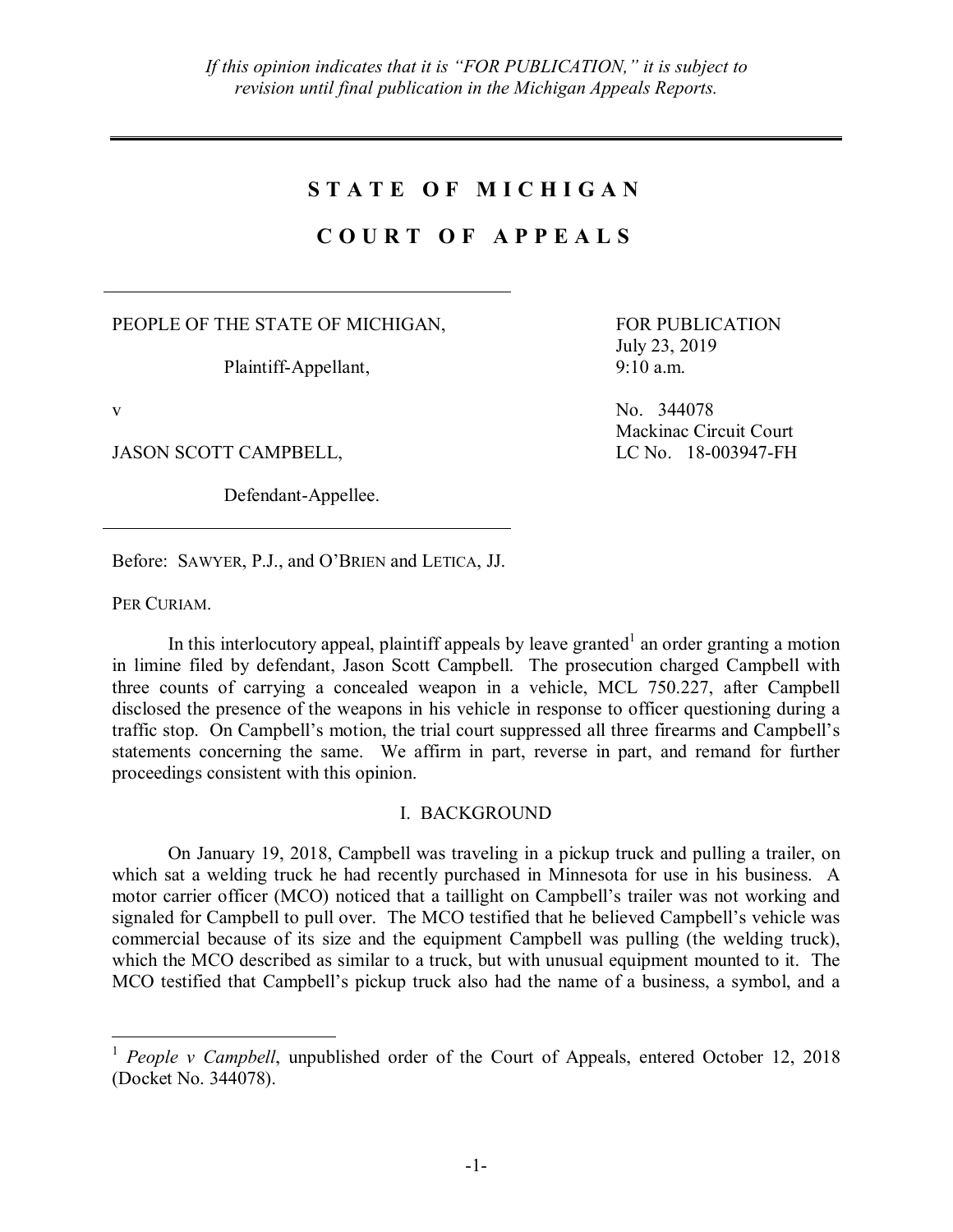phone number displayed on the tailgate, but did not have carrier identification displayed on the sides as required by state and federal regulations.<sup>2</sup> The absence of proper carrier identification did not lead the MCO to believe the vehicle was noncommercial because, in his experience, some drivers are unaware of the requirements applicable to commercial vehicles traveling across state lines.

The traffic stop was recorded, although some of Campbell's responses are difficult to hear. The MCO approached Campbell's vehicle at 7:52 a.m., introduced himself, and advised Campbell that the right taillight on his trailer was out. The MCO asked Campbell about the nature of his travel and Campbell explained that he was traveling from Minnesota to West Branch, Michigan, to pick up a "bobcat" for a friend. The MCO then asked Campbell whether he had any guns or weapons in the vehicle. The MCO testified that he asked Campbell about the presence of weapons because Campbell seemed nervous and Campbell's hands remained on the steering wheel. In the MCO's experience, individuals who have a concealed pistol license (CPL) often exhibit similar behavior. Campbell admitted that he had a firearm, prompting the MCO to ask if Campbell had a CPL. Campbell answered that he did not, but explained that he lived in New Mexico, where he did not need a license or permit to carry a firearm in his vehicle.<sup>3</sup> The MCO confirmed that the gun was loaded and advised Campbell that he intended to verify the gun's registration. The MCO retrieved the gun, as well as Campbell's license and registration.

From the patrol car, the MCO radioed a sheriff's deputy for assistance. The MCO summarized his discovery of the gun and made different statements about whether Campbell's vehicle was commercial. The MCO stated his uncertainty about whether Campbell's vehicle was commercial and, thus, whether the MCO had jurisdiction to conduct the traffic stop,<sup>4</sup> but also expressed his belief that Campbell might be lying to him. When the sheriff's deputy arrived and

<sup>&</sup>lt;sup>2</sup> The MCO later learned that, despite the business logo and information appearing on the tailgate, Campbell's pickup truck and the attached trailer were registered to Campbell personally.

 $3$  In its written decision granting Campbell's motion and suppressing evidence obtained during the traffic stop, the trial court repeated Campbell's assertion. In its appellate brief, plaintiff asks whether the trial court erred by considering New Mexico gun laws when evaluating the legality of the detention. Plaintiff raises no argument on this issue, nor do we read the trial court's decision as drawing a legal conclusion on the basis of its observation about New Mexico gun laws. "An appellant may not merely announce his position and leave it to this Court to discover and rationalize the basis for his claims, nor may he give only cursory treatment with little or no citation of supporting authority." *People v Kelly*, 231 Mich App 627, 640-641; 588 NW2d 480 (1998). Therefore, we decline to address this issue.

<sup>&</sup>lt;sup>4</sup> MCOs have "all powers conferred upon peace officers for the purpose of enforcing the general laws of this state as they pertain to commercial vehicles." MCL 28.6d(1). While on duty, an MCO is also authorized to make an arrest without a warrant if the MCO "has reasonable cause to believe that a felony has been committed and reasonable cause to believe that the person [arrested] committed it." MCL 28.6d(2)(b).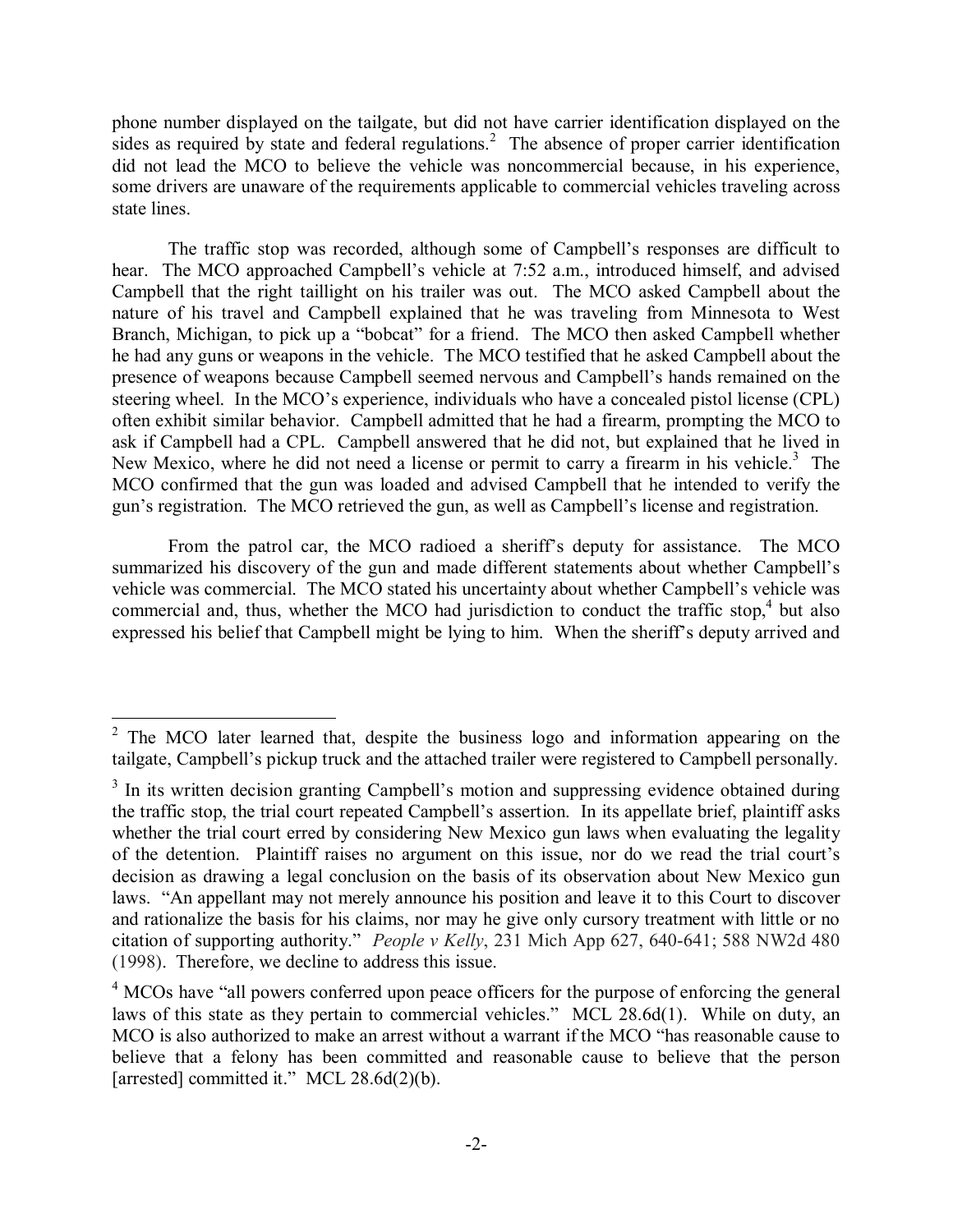indicated that he could not "take over" a traffic stop initiated by the MCO, the MCO remained uncertain as to how to proceed and radioed his sergeant for guidance.

After consulting with his sergeant, the MCO returned to Campbell's vehicle and advised Campbell that he would be taken to jail for carrying a concealed gun without a CPL. The MCO asked Campbell if he had any more weapons in the vehicle, and Campbell disclosed two additional guns. After handcuffing Campbell and placing him in the patrol car, the MCO and the sheriff's deputy searched Campbell's vehicle and located the two additional weapons. The MCO then read Campbell his *Miranda*<sup>5</sup> rights and questioned Campbell further about the guns.

The trial court granted Campbell's motion in limine, noting that "[t]here was no insignia on [Campbell's] vehicle to suggest he was registered as a commercial vehicle," and that the MCO quickly came to the conclusion that Campbell was not a commercial carrier. The trial court found no evidence to support the MCO's justification for initially asking Campbell about weapons in the vehicle, i.e. that Campbell was acting nervous, and determined that the MCO's subsequent questioning about additional weapons constituted custodial interrogation without the benefit of *Miranda* warnings. Accordingly, the trial court suppressed all of the evidence from the traffic stop, including Campbell's admissions about the weapons and the weapons themselves.

#### II. STANDARDS OF REVIEW

We review constitutional issues and the application of the exclusionary rule de novo. *People v Jones*, 260 Mich App 424, 427; 678 NW2d 627 (2004). The trial court's factual findings with respect to a motion to suppress are reviewed for clear error. *People v Waclawski*, 286 Mich App 634, 693; 780 NW2d 321 (2009). "A finding is clearly erroneous when it leaves this Court with a definite and firm conviction that the trial court made a mistake." *Id*. When the record contains a video recording of the events in question, however, this Court "need not rely on the trial court's conclusions as to what the video contains." *People v Kavanaugh*, 320 Mich App 293, 298; 907 NW2d 845 (2017). We review de novo questions of statutory interpretation. *People v Anderson*, 501 Mich 175, 182; 912 NW2d 503 (2018).

#### III. ANALYSIS

## A. COMMERCIAL VEHICLE

Plaintiff first defends the MCO's authority to make the traffic stop, arguing that Campbell's vehicle was commercial and that the MCO made a reasonable mistake of fact or law when he determined that Campbell's vehicle was not commercial. Despite repeatedly referring to the MCO's conclusion that the vehicle was not commercial, the trial court did not analyze the relevant statutes or make that finding itself. Instead, the trial court premised suppression of the evidence on constitutional principles embodied in the Fourth and Fifth Amendments. Nonetheless, in the interest of judicial expediency and to provide guidance on remand, we will

 <sup>5</sup> *Miranda v Arizona*, 384 US 436; 86 S Ct 1602; 16 L Ed 2d 694 (1966).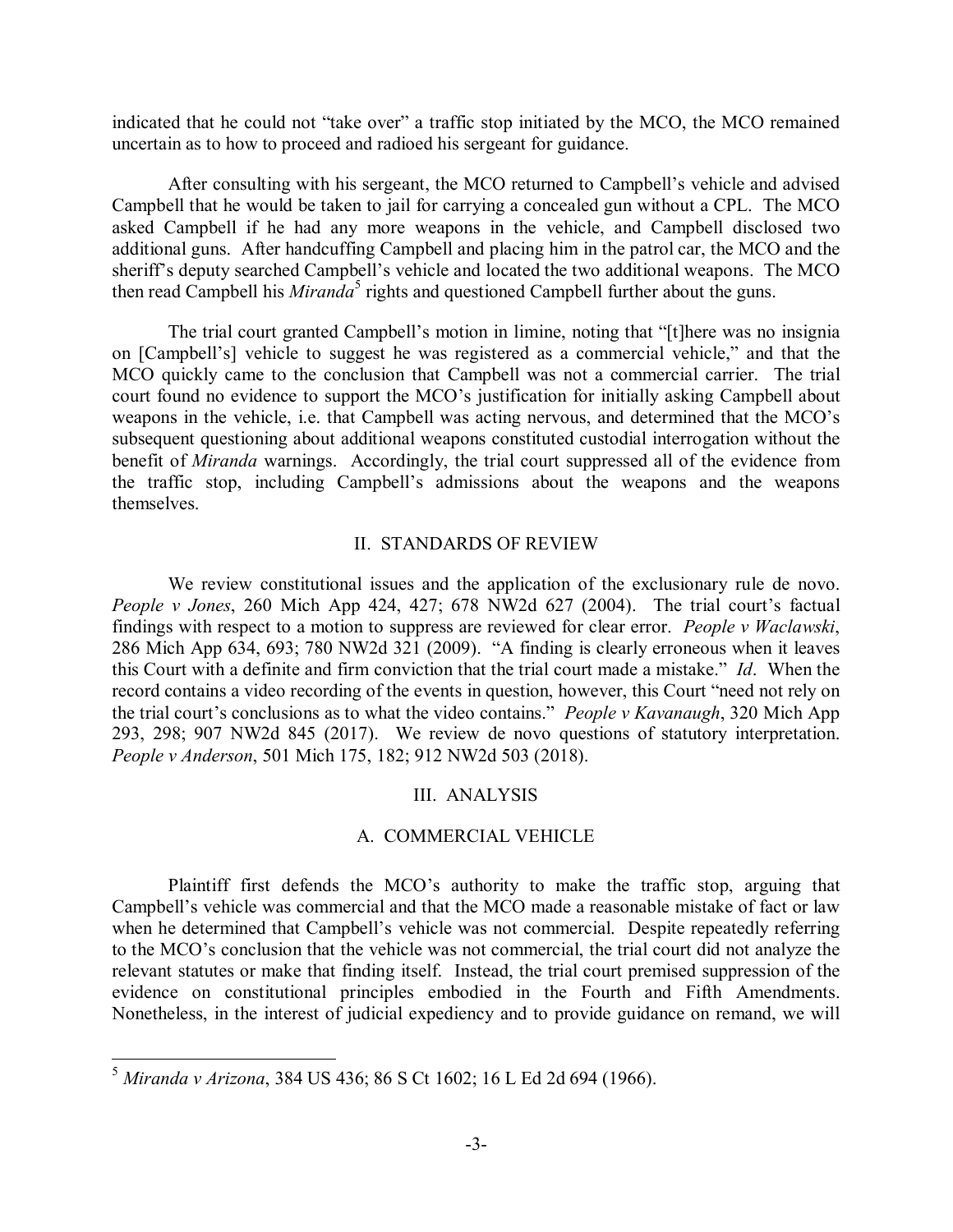briefly address plaintiff's contention that Campbell was operating a commercial vehicle when he was pulled over by the MCO.

This Court's primary goal in construing a statute is to determine and give effect to the intent of the Legislature, turning first to the statutory language to ascertain that intent. *People v Baham*, 321 Mich App 228, 237; 909 NW2d 836 (2017). In construing a statute, we interpret defined terms in accordance with their statutory definition and undefined terms according to their ordinary and generally accepted meaning. *People v Giovannini*, 271 Mich App 409, 413; 722 NW2d 237 (2006). "[W]hen statutory language is unambiguous, judicial construction is not required or permitted because the Legislature is presumed to have intended the meaning it plainly expressed." *People v Weeder*, 469 Mich 493, 497; 674 NW2d 372 (2004).

MCL 28.6d(1) authorizes the director of the Michigan State Police to "appoint officers with limited arrest powers for motor carrier enforcement." "Such officers . . . shall have all powers conferred upon peace officers for the purpose of enforcing the general laws of this state as they pertain to commercial vehicles." *Id*. The Michigan Vehicle Code, MCL 257.1 *et seq*., defines the term "commercial vehicle" to include

all motor vehicles used for the transportation of passengers for hire, or constructed or used for transportation of goods, wares, or merchandise, and all motor vehicles designed and used for drawing other vehicles that are not constructed to carry a load independently or any part of the weight of a vehicle or load being drawn. Commercial vehicle does not include a limousine operated by a limousine driver, a taxicab operated by a taxicab driver, or a personal vehicle operated by a transportation network company driver. [MCL 257.7.]

Plaintiff contends that Campbell's pickup truck and trailer satisfied this definition of a commercial vehicle. We agree. Campbell's pickup truck was a "vehicle that is self-propelled," and was therefore a "motor vehicle." MCL 257.33. While the pickup truck itself may not have fully satisfied the above-quoted statutory definition of a commercial vehicle, it is highly relevant that Campbell was pulling a trailer at the time he was stopped by the MCO. In pertinent part, the Michigan Vehicle Code defines a "vehicle" as "every device in, upon, or by which any person or property is or may be transported or drawn upon a highway, except devices exclusively moved by human power or used exclusively upon stationary rails or tracks ...." MCL 257.79. Although the evidence concerning the nature of the trailer is limited, it was clearly used to transport property under the power of the pickup truck to which it was attached. Additionally, it was not self-propelled in any manner, nor of a size or class that would permit transportation of its load without motive power from another vehicle or motor vehicle. Thus, we agree that Campbell's pickup truck was a "motor vehicle[] designed and used for drawing other vehicles that are not constructed to carry a load independently or any part of the weight of a vehicle or load being drawn." MCL 257.7.

While we recognize that the Michigan Vehicle Code separately defines the term "commercial *motor* vehicle," MCL 257.7a (emphasis added), and, in doing so, includes a personal-use exception, it is unnecessary at this juncture to consider whether that exception was applicable to Campbell. First, Campbell indicated that the welding truck he was transporting on the trailer was for use in his business. The pickup truck itself also bore a business name and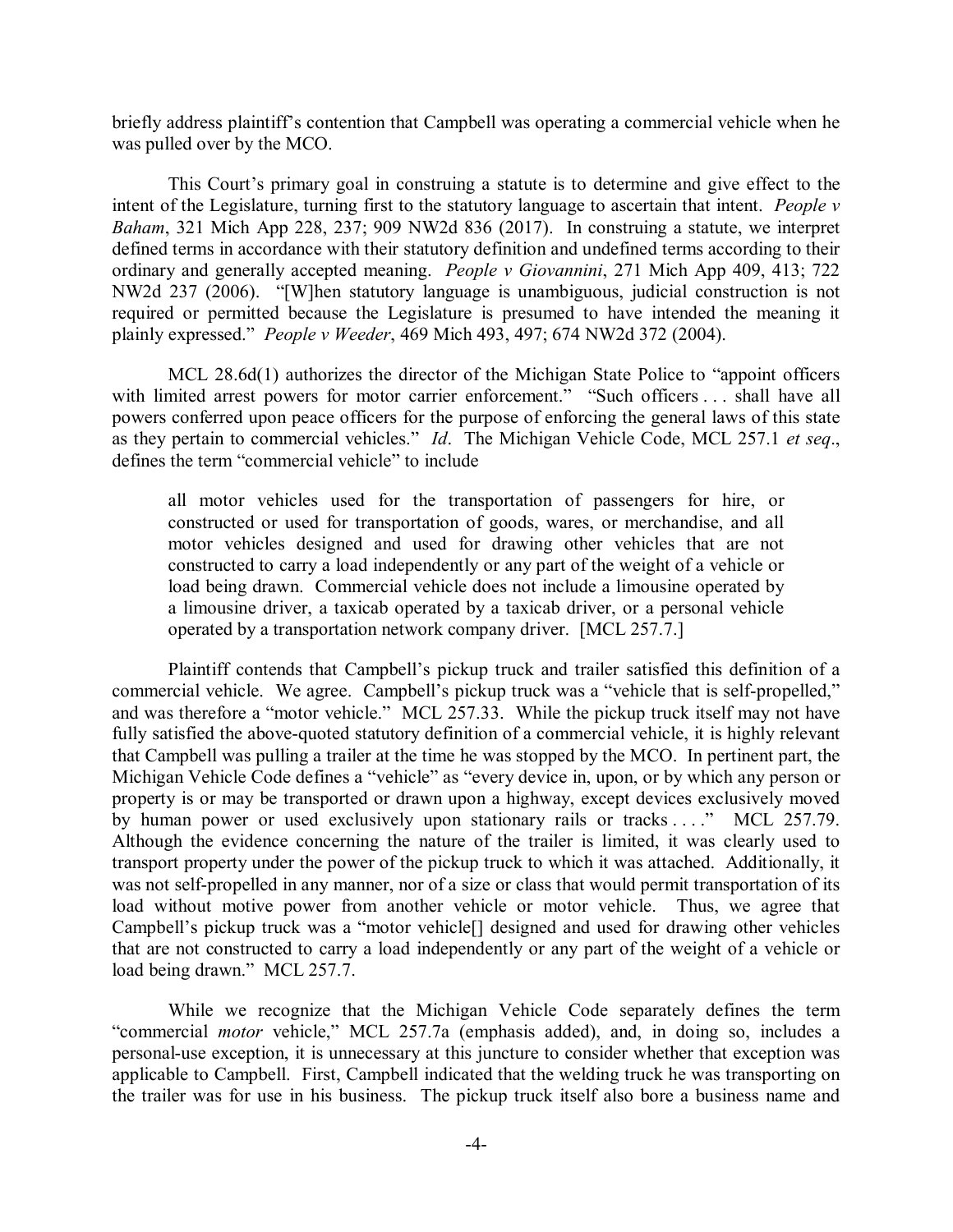telephone number on the tailgate, suggesting it, too, was used in Campbell's business. Thus, he was not using the pickup truck and trailer "exclusively to transport personal possessions or family members for *nonbusiness* purposes." MCL 257.7a(2) (emphasis added). Second, even if we determined that Campbell was not operating a commercial vehicle and that the MCO, therefore, did not have authority to initially detain Campbell under MCL 28.6d, exclusion of the evidence would not be the automatic remedy. See *People v Hamilton*, 465 Mich 526, 532-534; 638 NW2d 92 (2002) (stating that the "exclusionary rule only applies to constitutionally invalid arrests," and "statutory violations do not render police actions unconstitutional"), abrogated in part on other grounds by *Bright v Ailshie*, 465 Mich 770, 775 n 5; 641 NW2d 587 (2002). Consequently, we do not consider this issue dispositive.

#### B. INITIAL INQUIRIES LEADING TO DISCOVERY OF THE FIRST GUN

Plaintiff next argues that the MCO could lawfully ask Campbell if he had a weapon in the vehicle at the beginning of the traffic stop and that the MCO had authority to extend the stop once Campbell admitted he had a loaded weapon in the vehicle and no CPL. We agree.

The Fourth Amendment protects against unlawful searches and seizures. *People v Stevens (After Remand)*, 460 Mich 626, 634; 597 NW2d 53 (1999). "[A] 'seizure' within the meaning of the Fourth Amendment occurs when, in view of all the circumstances, a reasonable person would conclude that he or she was not free to leave." *Kavanaugh*, 320 Mich App at 300. A traffic stop amounts to a seizure under the Fourth Amendment, and it is "justified if the officer has an articulable and reasonable suspicion that a vehicle or one of its occupants is subject to seizure for a violation of law." *People v Simmons*, 316 Mich App 322, 326; 894 NW2d 86 (2016) (quotation marks and citation omitted). Whether a reasonable suspicion justifies a traffic stop depends on a common-sense view of the totality of the circumstances. *People v Dillon*, 296 Mich App 506, 508; 822 NW2d 611 (2012). "An officer's conclusion must be drawn from reasonable inferences based on the facts in light of his training and experience." *People v Steele*, 292 Mich App 308, 315; 806 NW2d 753 (2011).

Michigan has recognized that "[a] traffic stop is reasonable as long as the driver is detained only for the purpose of allowing an officer to ask reasonable questions concerning the violation of law and its context for a reasonable period." *People v Williams*, 472 Mich 308, 315; 696 NW2d 636 (2005). In *Rodriguez v United States*, 575 US \_\_\_, \_\_\_; 135 S Ct 1609, 1614; 191 L Ed 2d 492 (2015), the United States Supreme Court repeated this proposition, analogizing a routine traffic stop to a *Terry*<sup>6</sup> stop and stating that "the tolerable duration of police inquiries in the traffic-stop context is determined by the seizure's 'mission[.]' " Thus, authority for the traffic stop ends when "tasks tied to the traffic infraction are—or reasonably should have been completed." *Id*. "Beyond determining whether to issue a traffic ticket, an officer's mission includes 'ordinary inquiries incident to [the traffic] stop.' " *Id.* at \_\_\_; 135 S Ct at 1615 (citation omitted; alteration in original). The Court further held that the "mission" of a traffic stop includes attending to related safety concerns, such that officers are permitted to "take certain

 <sup>6</sup> *Terry v Ohio*, 392 US 1; 88 S Ct 1868; 20 L Ed 2d 889 (1968).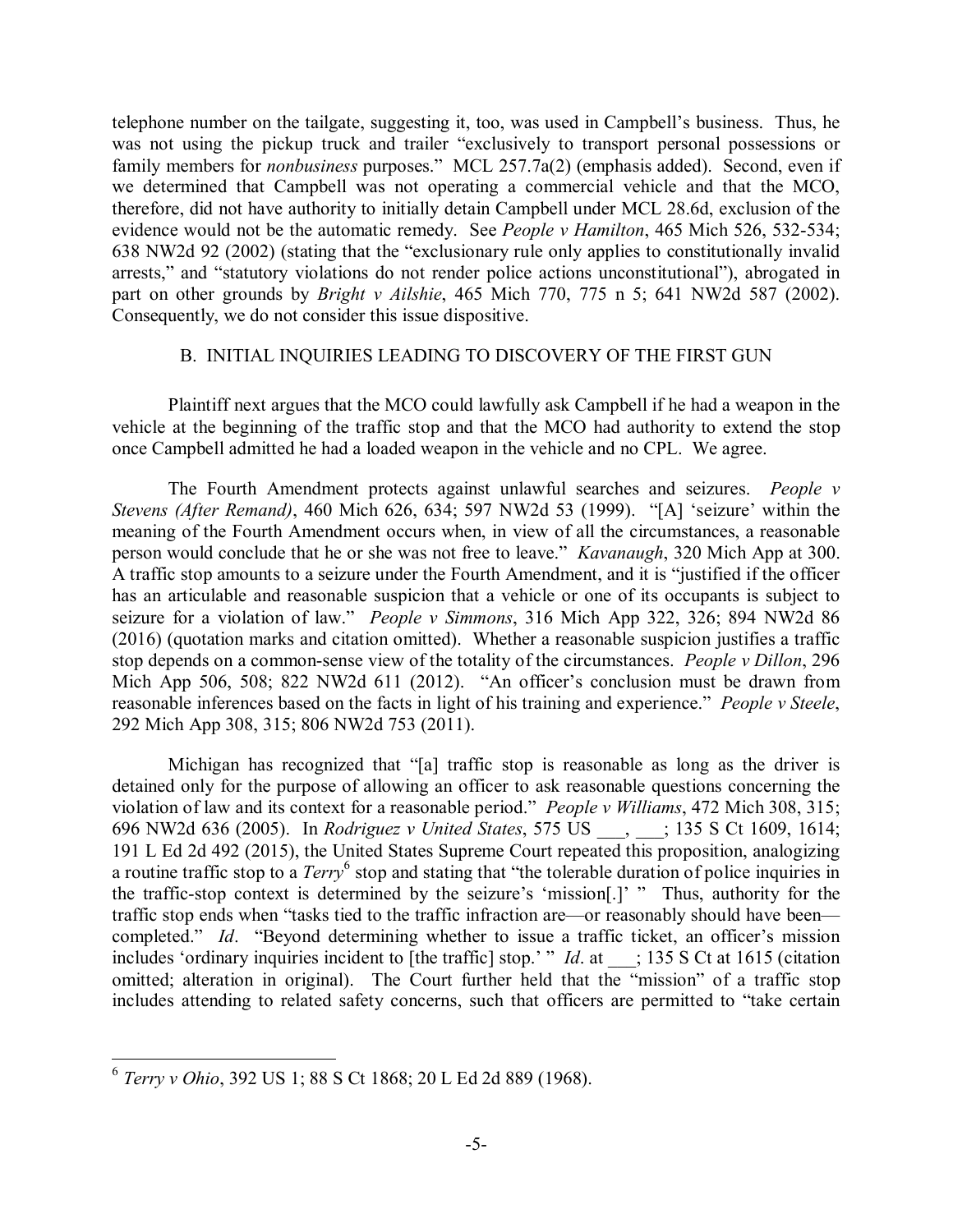negligibly burdensome precautions in order to complete [the] mission safely." *Id.* at  $\therefore$  135 S Ct at 1614, 1616. On the other hand, when an officer's inquiries are unrelated to the mission of the seizure—that is, unrelated "to address[ing] the traffic violation that warranted the stop and attend[ing] to related safety concerns," *id.* at  $\qquad$ ; 135 S Ct at 1614—those inquiries can withstand constitutional scrutiny only when they "do not measurably extend the duration of the stop," *id.* at  $\qquad$ ; 135 S Ct at 1615 (quotation marks and citation omitted).

In a factually analogous case, the Supreme Court of Wisconsin recently considered whether, in the absence of reasonable suspicion, an officer conducting a traffic stop could ask a detained motorist whether he or she had a weapon in the vehicle and whether the motorist held a permit to carry a concealed weapon. *State v Wright*, wis 2d <sub>c</sub>  $\frac{1}{2}$  2019 WI 45; 926 NW2d 157, 159 (2019). Relying largely on *Rodriguez* and Wisconsin caselaw interpreting the same, the Court held that the officer was free to question the motorist about the presence of weapons in the vehicle because the question pertained to part of the mission of the traffic stop it was "a negligibly burdensome precaution taken to ensure officer safety." *Id*. at \_\_\_; 926 NW2d at 163. In contrast, the Court determined that the officer's follow-up question regarding the motorist's concealed weapon permit did not relate to the purpose of the traffic stop. *Id*. at \_\_\_; 926 NW2d at 164. The Court explicitly rejected the state's argument that the inquiry was also related to officer safety, reasoning that "[i]t is the potential presence of a weapon that implicates the safety of the officer, not whether the weapon is being lawfully carried . . . ." *Id*. However, despite its determination that the permit inquiry was unrelated to the mission of the stop, the Court still concluded that the question did not offend the constitutional prohibition against unreasonable search and seizure because the question was asked while "mission-related activities were occurring" and did not measurably extend the duration of the stop. *Id*. at \_\_\_; 926 NW2d at 166.

Although we are not compelled to reach the same result, we agree with *Wright*'s analysis of this issue. See *People v Jackson*, 292 Mich App 583, 595 n 3; 808 NW2d 541 (2011) ("We are not bound by the decisions of . . . courts of other states, but we may consider them to be persuasive authority."). The *Wright* Court's opinion is well-reasoned and consistent with binding precedent from both the United States Supreme Court and the Supreme Court of this state. See *Rodriguez*, 575 US <sub>\_\_\_</sub>, \_\_\_; 135 S Ct at 1614-1616 (explaining that the lawful duration of a traffic stop is determined by the time necessary to complete mission related activities, including those involving officer safety, and the Fourth Amendment tolerates certain unrelated investigations that do not lengthen the roadside detention); *Williams*, 472 Mich at 315 ("A traffic stop is reasonable as long as the driver is detained only for the purpose of allowing an officer to ask reasonable questions concerning the violation of law and its context for a reasonable period."). As the United States Supreme Court has repeatedly recognized, a police officer conducting a traffic stop is faced with legitimate dangers arising from the stop. See *Maryland v Wilson*, 519 US 408, 413; 117 S Ct 882; 137 L Ed 2d 41 (1997) (noting statistics concerning officer assaults and deaths during traffic pursuits and stops); *Michigan v Long*, 463 US 1032, 1049; 103 S Ct 3469; 77 L Ed 2d 1201 (1983) ("[R]oadside encounters between police and suspects are especially hazardous, and that danger may arise from the possible presence of weapons in the area surrounding a suspect."); *Pennsylvania v Mimms*, 434 US 106, 110; 98 S Ct 330; 54 L Ed 2d 331 (1977) (describing "inordinate risk confronting an officer as he approaches a person seated in an automobile"). The concern for officer safety in an inherently dangerous situation provides a compelling reason to permit police officers to take preventative action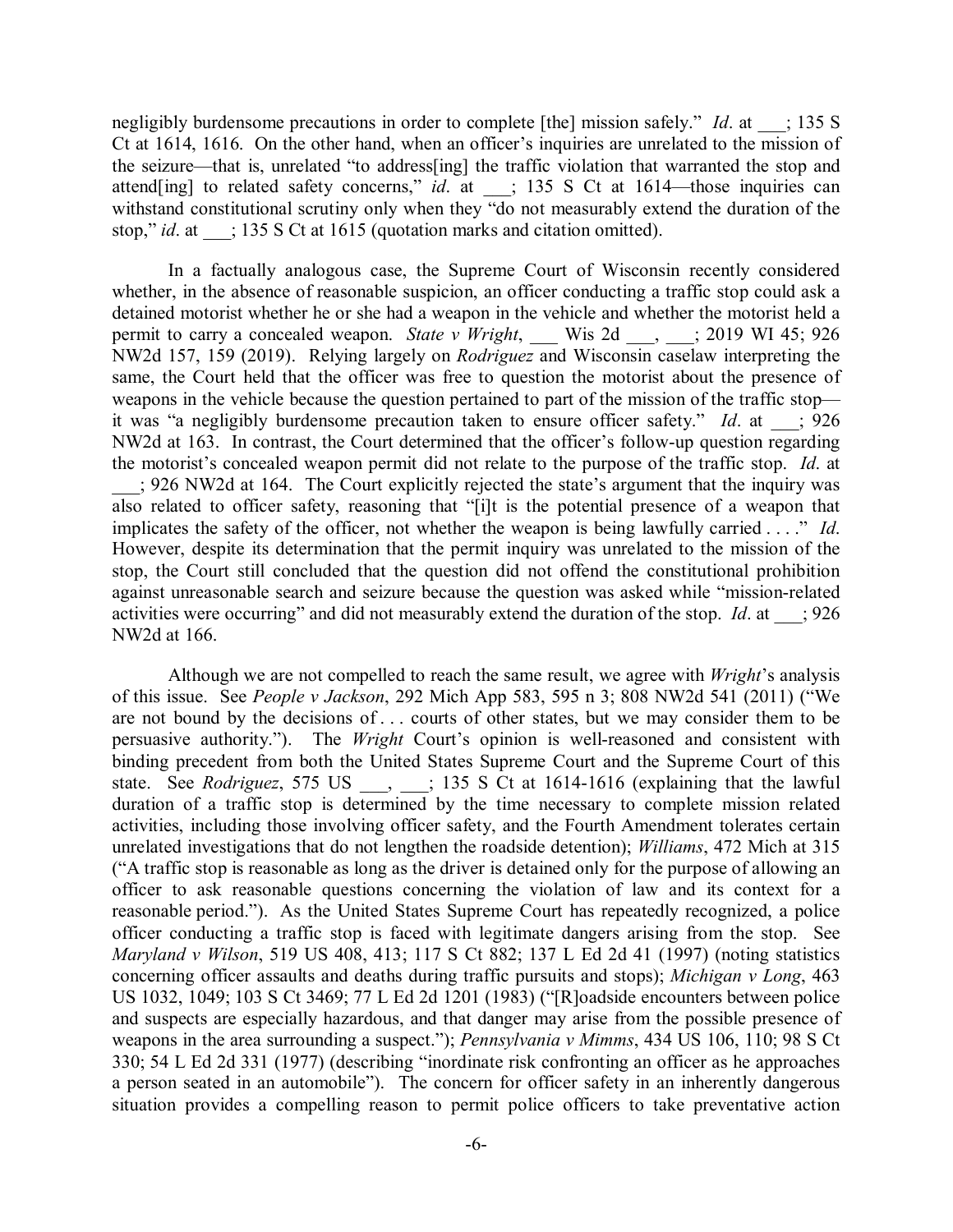designed to ensure they are able to complete the traffic stop safely. We hold, therefore, that a police officer is free to question a lawfully detained person about the presence of weapons in his or her vehicle because such an inquiry relates to the officer's ability to conduct the traffic stop in a safe manner. *Rodriguez*, 575 US . . . . . . . . . . . . 135 S Ct at 1614-1616.

In this case, the MCO initiated the traffic stop because Campbell had a broken taillight. Campbell has not contested this fact or the understanding that the broken taillight violated a requirement of the Michigan Vehicle Code. See *People v Williams*, 236 Mich App 610, 615; 601 NW2d 138 (1999) (holding that "a motor vehicle equipped with multiple tail lamps is in violation of [MCL 257.686(2)] if one or more of its tail lamps is inoperative"). Less than 90 seconds after the MCO approached Campbell's vehicle and began conversing with him, the MCO became concerned that Campbell might be armed and asked if there were any weapons in the vehicle. After Campbell acknowledged having a handgun in his driver-side door, the MCO asked Campbell if he had a CPL. Campbell answered no. The MCO then took possession of the gun to verify its registration and determine what course of action was appropriate. The trial court determined that the MCO's explanation for believing Campbell may be armed was incredible and impliedly held that the MCO's questions and resulting investigation caused an unreasonably long detention.

The trial court erred in this regard because the legality of the MCO's questions does not turn on the credibility of his beliefs. The MCO's first question concerning the presence of weapons in the vehicle was designed to ensure that the he could complete the traffic stop safely and was, therefore, related to the purpose of the stop. *Rodriguez*, 575 US  $\ldots$  ; 135 S Ct at 1614, 1616. And although the MCO's next question regarding whether Campbell possessed a CPL was not strictly related to the purpose of the stop, the question itself did not unreasonably prolong the duration of the stop. Consequently, it did not render the otherwise lawful stop unconstitutional. *Id.* at \_\_\_; 135 S Ct at 1614-1615. See also *Wright*, Wis 2d at  $\therefore$  926 NW2d at 166. Thereafter, in light of Campbell's early admissions, there was probable cause to believe that Campbell had committed the felony of carrying a concealed weapon and the MCO could lawfully extend the stop to investigate the matter. *Williams*, 472 Mich at 315 ("[W]hen a traffic stop reveals a new set of circumstances, an officer is justified in extending the detention long enough to resolve the suspicion raised."). See also MCL 28.6d(2)(b) (extending an MCO's limited arrest authority to circumstances in which the MCO "has reasonable cause to believe that a felony has been committed and reasonable cause to believe that the person committed it").

Having concluded that the MCO's initial questions at the outset of the stop did not violate the Fourth Amendment protection against unreasonable search and seizure, we further conclude that neither Campbell's responses to those questions nor the first gun should have been suppressed. "The exclusionary rule is a judicially created remedy that originated as a means to protect the Fourth Amendment right of citizens to be free from unreasonable searches and seizures" by barring admission of "materials seized and observations made during an unconstitutional search." *People v Hawkins*, 468 Mich 488, 498-499; 668 NW2d 602 (2003). Because Campbell's admissions regarding the first gun and his lack of a CPL, as well as the MCO's seizure of the first gun, were not the product of an unconstitutional search or seizure, the trial court erred by suppressing that evidence.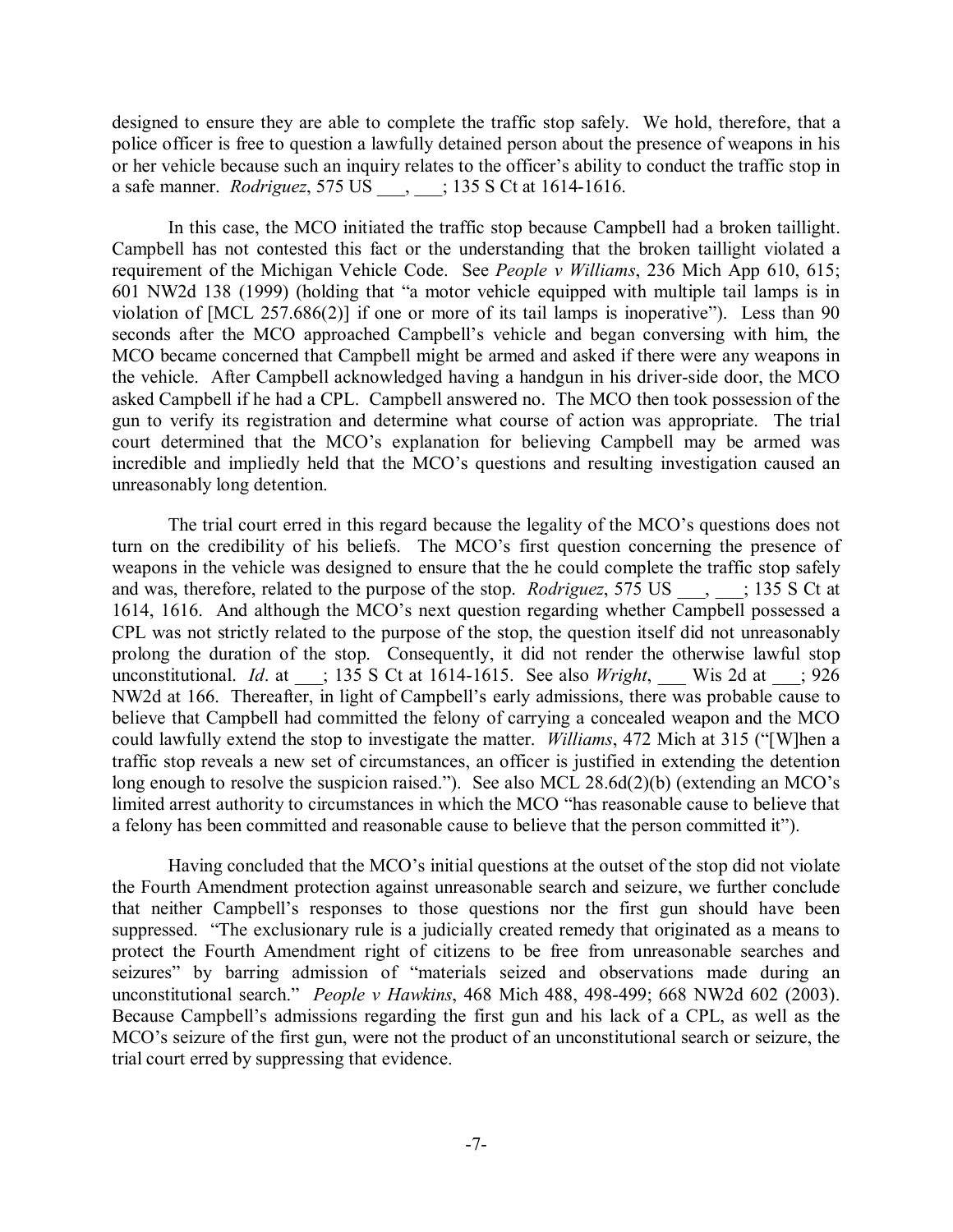#### C. LATER QUESTIONING LEADING TO DISCOVERY OF SECOND AND THIRD GUNS

With respect to the MCO's later questioning and Campbell's admissions regarding the second and third guns in his vehicle, the trial court said:

It is abundantly clear that [Campbell] was not read his *Miranda* rights until some time after his arrest and the admission of [Campbell] to the MCO . . . about the other two weapons in the vehicle. Given all of the events in the general sequence, as further described below and not withstanding an argument for inevitable discovery, . . . the Court finds that the admissions of [Campbell] as to the other weapons in the vehicle, and the seizure of the same, must be suppressed.

Plaintiff does not challenge the suppression of Campbell's secondary, unwarned statements about the additional guns in the vehicle, which the trial court properly suppressed. Instead, plaintiff argues that the two additional guns themselves are admissible.

The Fifth Amendment states that "[n]o person . . . shall be compelled in any criminal case to be a witness against himself . . . ." US Const, Am V. To protect this right, police officers must advise a defendant of certain rights before a custodial interrogation. *Miranda v Arizona*, 384 US 436, 444; 86 S Ct 1602; 16 L Ed 2d 694 (1966). "[A] motorist detained for a routine traffic stop or investigative stop is ordinarily not in custody within the meaning of *Miranda*." *Steele*, 292 Mich App at 317. However, *Miranda* warnings "are required when a person is in custody or otherwise deprived of freedom of action in any significant manner." *People v Roark*, 214 Mich App 421, 423; 543 NW2d 23 (1995). "Whether a defendant is in custody for purposes of *Miranda* at the time of an interrogation is determined by looking at the totality of the circumstances, with the key question being whether the accused reasonably could have believed that he or she was free to leave." *People v Jones*, 301 Mich App 566, 580; 837 NW2d 7 (2013). "If the custodial interrogation is not preceded by an adequate warning, statements made during the custodial interrogation may not be introduced into evidence at the accused's criminal trial." *People v Elliott*, 494 Mich 292, 301; 833 NW2d 284 (2013).

In this case, after a sergeant instructed the MCO to arrest Campbell, the MCO returned to Campbell's vehicle and advised Campbell that he would be arrested for having a gun in his vehicle without being licensed to carry a concealed weapon. Campbell was undoubtedly in custody at that point as no reasonable person could have believed he or she was free to leave. *Jones*, 301 Mich App at 580. Nonetheless, without advising Campbell of his rights as required by *Miranda*, the MCO proceeded to ask Campbell if he had any other weapons in the vehicle, prompting Campbell to disclose the location of two additional loaded guns. Because Campbell was clearly in custody when the MCO questioned him about additional weapons and had not received necessary *Miranda* warnings, the trial court correctly ruled that Campbell's statement regarding the second and third guns was inadmissible. *Elliott*, 494 Mich at 301. However, it does not necessarily follow that the guns discovered following Campbell's unwarned admission are inadmissible. See *People v Frazier*, 478 Mich 231, 247; 733 NW2d 713 (2007) (explaining that suppression is a harsh remedy and used only as a last resort).

Plaintiff, citing *United States v Patane*, 542 US 630; 124 S Ct 2620; 159 L Ed 2d 667 (2004), argues that the two additional guns were admissible because Campbell's statement about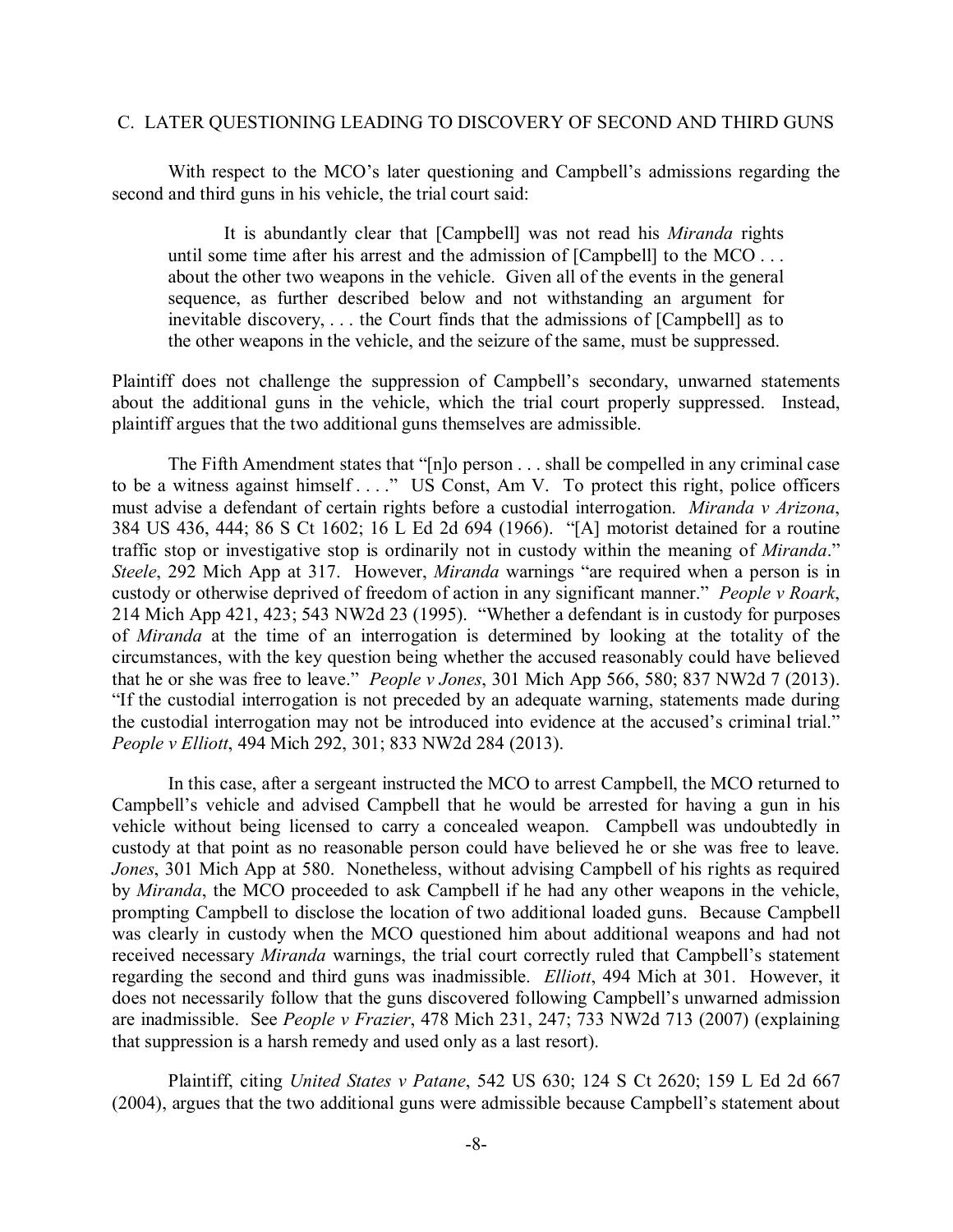the additional weapons was voluntary, even if that statement was elicited in violation of *Miranda*. In *Patane*, the Supreme Court focused on the protection afforded by the selfincrimination clause of the Fifth Amendment, which it described as "a prohibition on compelling a criminal defendant to testify against himself at trial." *Id*. at 637. The Court reasoned that the right against compelled self-incrimination "cannot be violated by the introduction of nontestimonial evidence obtained as a result of voluntary statements." *Id*. The Court further explained:

Introduction of the nontestimonial fruit of a voluntary statement . . . does not implicate the Self-Incrimination Clause. The admission of such fruit presents no risk that a defendant's coerced statements (however defined) will be used against him at a criminal trial. In any case, "[t]he exclusion of unwarned statements . . . is a complete and sufficient remedy" for any perceived *Miranda* violation. There is simply no need to extend (and therefore no justification for extending) the prophylactic rule of *Miranda* to [the physical fruit of a voluntary, albeit unwarned, statement]. [*Id*. at 643 (citations omitted; first alteration in original).]

Even before *Patane*, the Michigan Supreme Court observed that application of the exclusionary rule to evidence obtained as a result of a *Miranda* violation is not a foregone conclusion because a violation of *Miranda* is not, in and of itself, a violation of the constitution. *People v Kusowski*, 403 Mich 653, 661; 272 NW2d 503 (1978). Instead, where the prosecution failed to demonstrate that the defendant had adequately waived his privilege against selfincrimination and right to counsel, but there was no evidence of coercive police conduct compelling the defendant's statements, the Court held that third-party testimony discovered as a result of the defendant's unwarned statements need not be suppressed. *Id*. at 659-662.

Given our own precedent in *Kusowski* and the Supreme Court's clear ruling on this issue in *Patane*, the trial court erred by suppressing the second and third guns as a result of the MCO's failure to give Campbell *Miranda* warnings before questioning him about the presence of additional weapons. As stated by the Supreme Court in *Patane*: "[P]olice do not violate a suspect's constitutional rights (or the *Miranda* rule) by negligent or even deliberate failures to provide the suspect with the full panoply of warnings prescribed by *Miranda*. Potential violations occur, if at all, only upon the admission of unwarned statements into evidence at trial." *Patane*, 542 US at 641. Physical evidence obtained as a result of an unwarned statement remains admissible as long as the statement was voluntary. *Id*. at 634, 637, 643-644. It is only the physical fruits of an actually coerced statement that must be suppressed to serve the deterrent purpose of the exclusionary rule. *Id*. at 643-644. The trial court made no finding that Campbell's secondary admission was involuntary and, therefore, erred by suppressing the second and third guns on the basis of a *Miranda* violation.